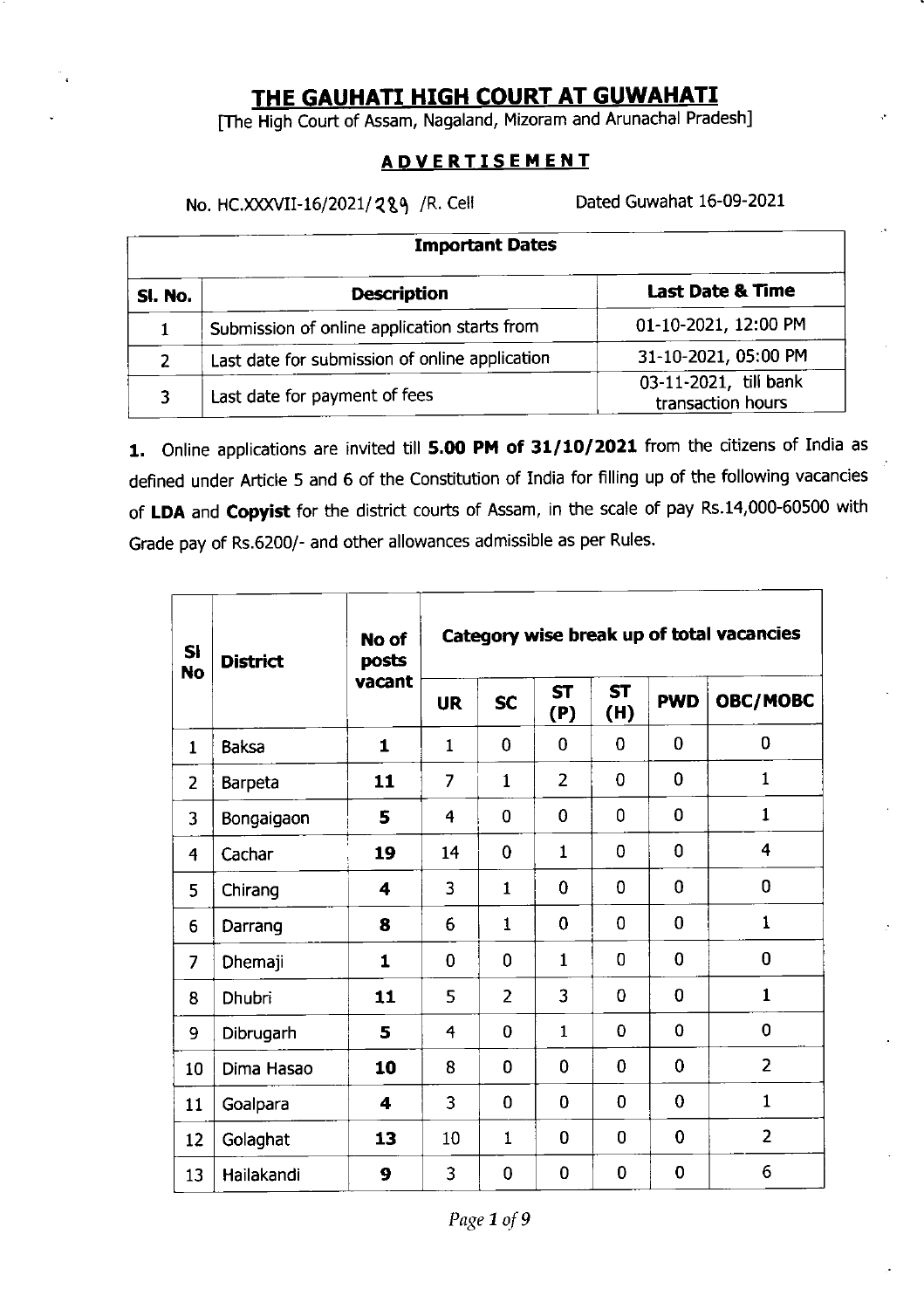| 14 | <b>Jorhat</b>       | 4                       | $\mathbf{1}$   | $\overline{0}$ | 3              | $\mathbf{0}$   | $\overline{0}$ | $\bf{0}$                |
|----|---------------------|-------------------------|----------------|----------------|----------------|----------------|----------------|-------------------------|
| 15 | Kamrup (M)          | 30                      | 24             | $\overline{2}$ | $\mathbf 1$    | 0              | $\bf{0}$       | 3                       |
| 16 | Kamrup,<br>Amingaon | 13                      | 6              | $\mathbf{1}$   | $\overline{2}$ | $\mathbf 0$    | $\bf{0}$       | $\overline{\mathbf{4}}$ |
| 17 | Karbi Anglong       | 4                       | $\overline{2}$ | $\mathbf{1}$   | 0              | $\mathbf{1}$   | $\overline{0}$ | $\bf{0}$                |
| 18 | Karimganj           | 5                       | 3              | 0              | 1              | 0              | 0              | $\mathbf{1}$            |
| 19 | Kokrajhar           | 6                       | 3              | $\bf{0}$       | $\overline{2}$ | $\mathbf{1}$   | 0              | $\bf{0}$                |
| 20 | Lakhimpur           | 8                       | 5              | 0              | 0              | $\mathbf{1}$   | 0              | $\overline{2}$          |
| 21 | Morigaon            | 13                      | 6              | $\mathbf{1}$   | 0              | $\mathbf{1}$   | 0              | 5                       |
| 22 | Nagaon              | 12                      | $\overline{4}$ | $\overline{2}$ | $\mathbf{1}$   | $\overline{2}$ | $\bf{0}$       | 3                       |
| 23 | Nalbari             | 13                      | 12             | $\mathbf{1}$   | $\bf{0}$       | 0              | 0              | $\bf{0}$                |
| 24 | Sivasagar           | 7                       | 5              | $\mathbf 0$    | $\overline{0}$ | $\mathbf{1}$   | 0              | $\mathbf{1}$            |
| 25 | Sonitpur            | 13                      | 7              | $\bf{0}$       | $\overline{2}$ | $\mathbf{1}$   | 0              | $\overline{3}$          |
| 26 | <b>Tinsukia</b>     | 6                       | $\overline{4}$ | $\mathbf{1}$   | $\overline{0}$ | 0              | $\mathbf 0$    | $\mathbf{1}$            |
| 27 | Udalguri            | $\overline{\mathbf{z}}$ | $\mathbf{1}$   | $\overline{0}$ | $\mathbf{1}$   | 0              | $\mathbf{0}$   | $\mathbf 0$             |
|    | Total               |                         | 151            | 15             | 21             | 8              | $\mathbf 0$    | 42                      |

(The number of posts mentioned is indicative only and may vary at the time of final selection on either side)

A candidate is allowed to submit one application form only against a district of his/her choice. Candidature of a candidate will be considered for both the categories of posts (LDA and Copyist) of all the establishments of that particular district.

A common written examination will be held for selection to the abovementioned posts for all the establishments of all the districts . However, final selection will be made district-wise. On completion of the selection process, the posts to the selected candidates of a particular district will be allotted as per the norms to be decided by the High Court subject to availability of posts.

## 2. Eligibility Criteria:

- (i) A candidate must be a Graduate in any stream from a UGC recognized University as on the last date of submission of application.
- (ii) He/ She must possess a certificate of Computer knowledge of minimum 3(three) months duration.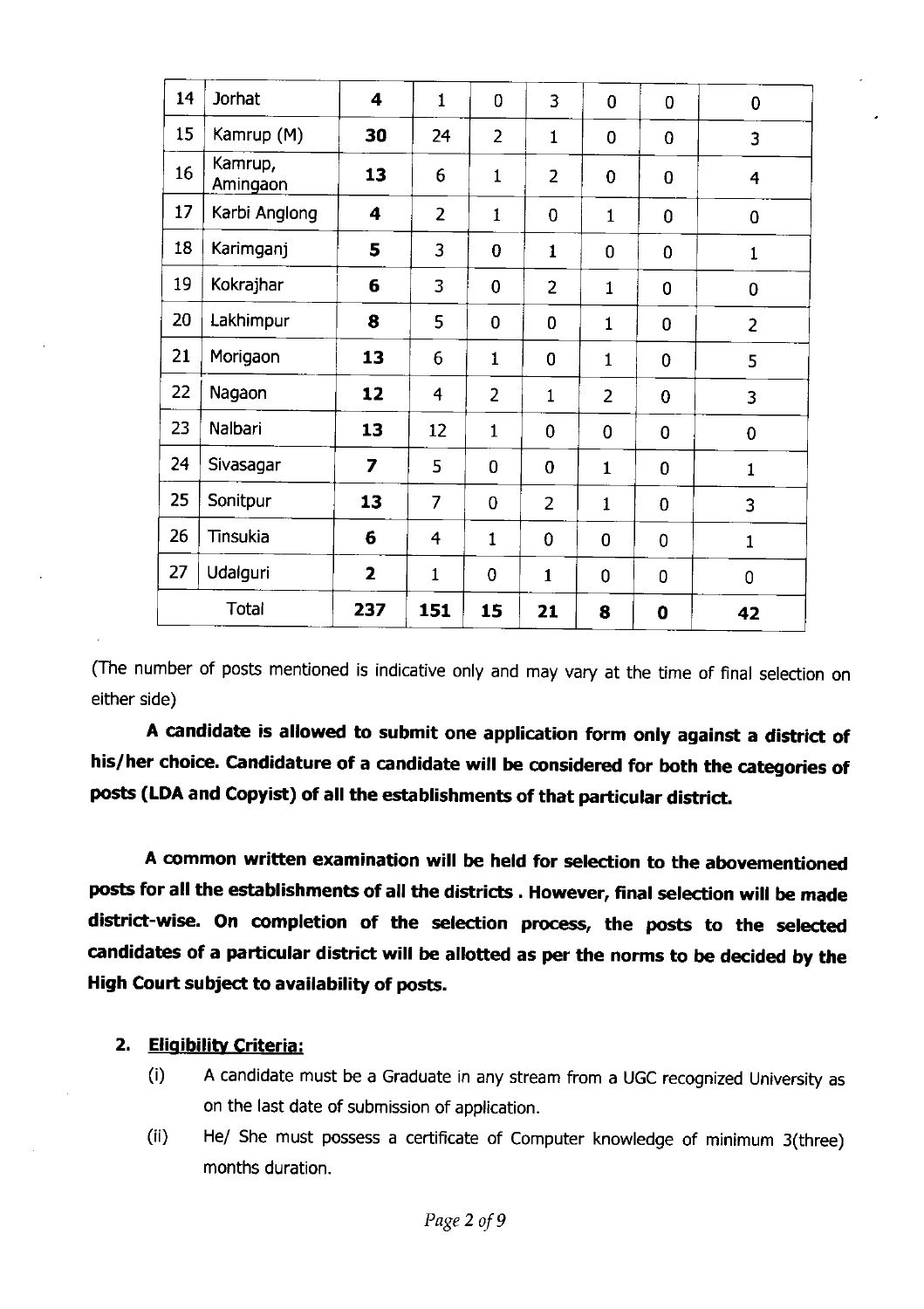(iii) The candidate should have knowledge of the official Language of the state of Assam (Assamese).

 $\gamma^{\rm h}$ 

(iv) The candidate must possess Employment exchange registration number for the state of Assam.

## 3. AGE LIMIT:

The category-wise age limit as on the last date of receipt of application is as under:

| SI No          | Category          | Minimum age<br>(in years) | <b>Maximum age</b><br>(in years) |
|----------------|-------------------|---------------------------|----------------------------------|
|                | <b>UNRESERVED</b> | 18                        | 40                               |
| $\overline{2}$ | OBC/MOBC          | 18                        | 43                               |
| 3              | SC/ST             | 18                        | 45                               |
| 4              | <b>PWD</b>        | 18                        | 50                               |

## 4. SELECTION PROCESS: (common for LDA and Copyists)

| <b>Stage</b> | <b>Description</b>                                                                                                                                                                                                                                                                                                                                                                                                                                                                                                                                                           |  |  |  |  |  |
|--------------|------------------------------------------------------------------------------------------------------------------------------------------------------------------------------------------------------------------------------------------------------------------------------------------------------------------------------------------------------------------------------------------------------------------------------------------------------------------------------------------------------------------------------------------------------------------------------|--|--|--|--|--|
| Stage 1      | Common Written Test (OMR based objective Questions with Multiple Choices) of<br>two hour duration of 120 marks<br>General English (50 marks), General Knowledge including Computer<br>(i)<br>Knowledge (30 marks) and General Aptitude (20 marks)<br>Official language of the state of Assam (Assamese): 20 marks (which will<br>(ii)<br>be qualifying in nature, qualifying marks shall be 40% of 20 i.e. 8 marks).<br>Marks obtained in the Assamese language segment will not be counted in<br>preparing the merit list of written test as well as the final select list. |  |  |  |  |  |
| Stage 2      | Candidates in the ratio of 1:3 from the rank-wise marksheet of the written test (3<br>times the total posts of a particular district) will be called to the viva-voce (15<br>marks). On the basis of the grand total marks obtained by the candidates in the<br>Written Test and viva-voce, the final selection will be made district wise.                                                                                                                                                                                                                                  |  |  |  |  |  |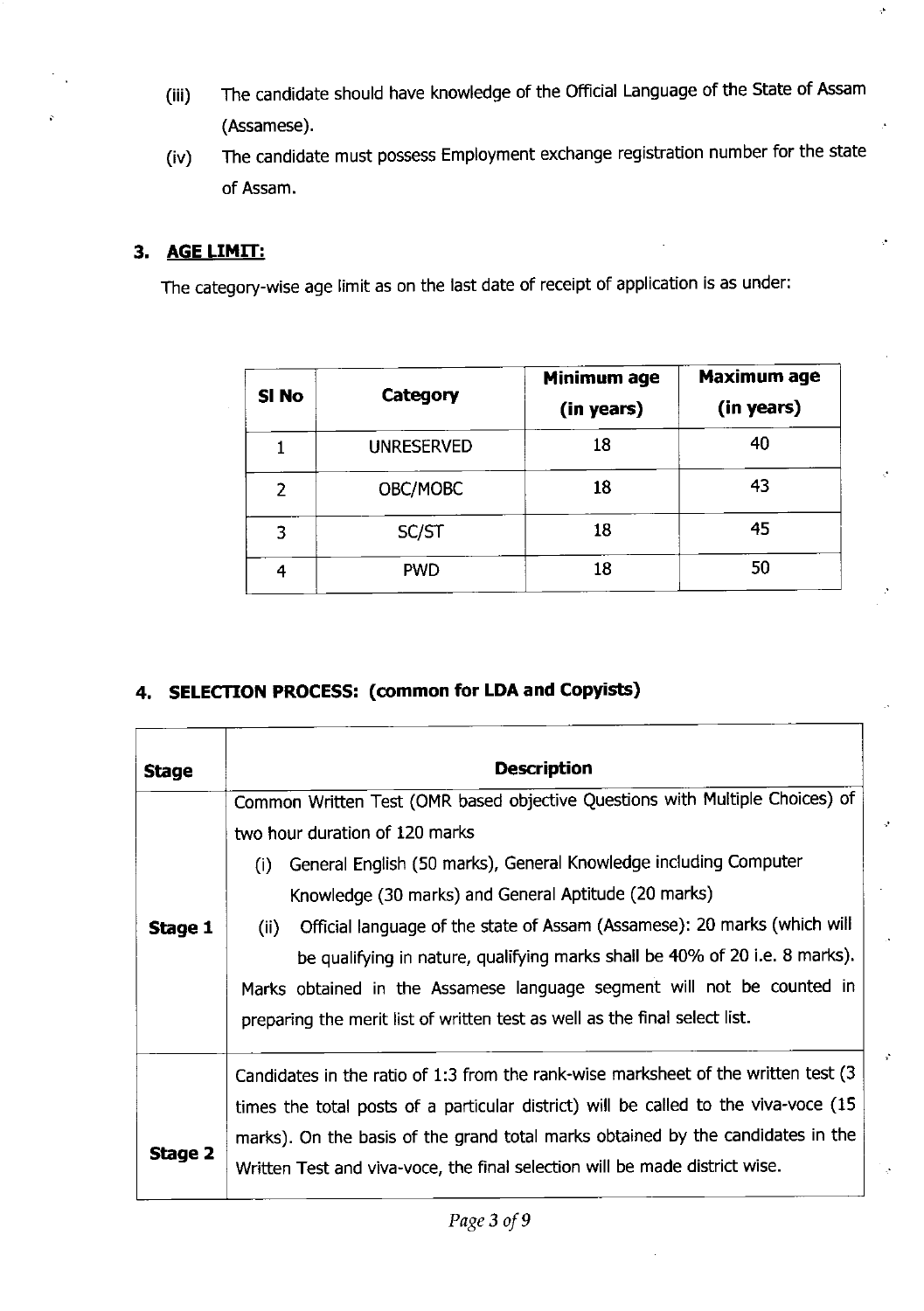Note: In case of candidates obtaining the same grand total marks, the candidate who obtains more marks in the Written Test will be given preference. Where marks obtained by such candidates in the written test are also same, then the candidate who is senior in age will be given preference.

The High Court reserves the right to fix cut off mark, if any, for the written test. There shall be no negative marking.

5. HOW TO APPLY: Candidates who fulfill the requisite eligibility criteria can submit online application forms, by following the steps indicated below, through the home page of the website www.ghconline.gov.in wherein a scroll under the caption "Click here to apply online" will be available;

## (Please read the following instructions carefully)

- Phase 1: To register as an applicant, a candidate has to provide his/her primary credentials viz. Name, Father's Name, Date of Birth, Mobile No. and Email ID. After submission of this information the system will generate a Registration Code which will be displayed on the same page prominently. Though the system is designed to send e-mail immediately acknowledging the Registration code and corresponding Date of Birth, sometimes due to network congestion the e-mail may not be delivered, hence candidates are requested to note down the Registration Code carefully. The combination of Registration Code and Date of Birth will be used as login details for next three Phases, i.e. Phase 2, Phase 3 and Phase 4.
- Phase 2: In this Phase, a candidate who has created his/her Registration Code in Phase 1, will have to provide his/her profile details, viz. gender, category, address, qualification, experience and other candidature specific information and has to save the data by clicking the **Update Data button.**
- Phase 3: Here, the applicant can upload his/her Photograph Image and Signature Image. The image format should be either .jpg, .png or .gif. No other image format will be accepted. The image size should be between 5 KB and 30 KB. The dimension of the Photograph image and Signature image should be as indicated below: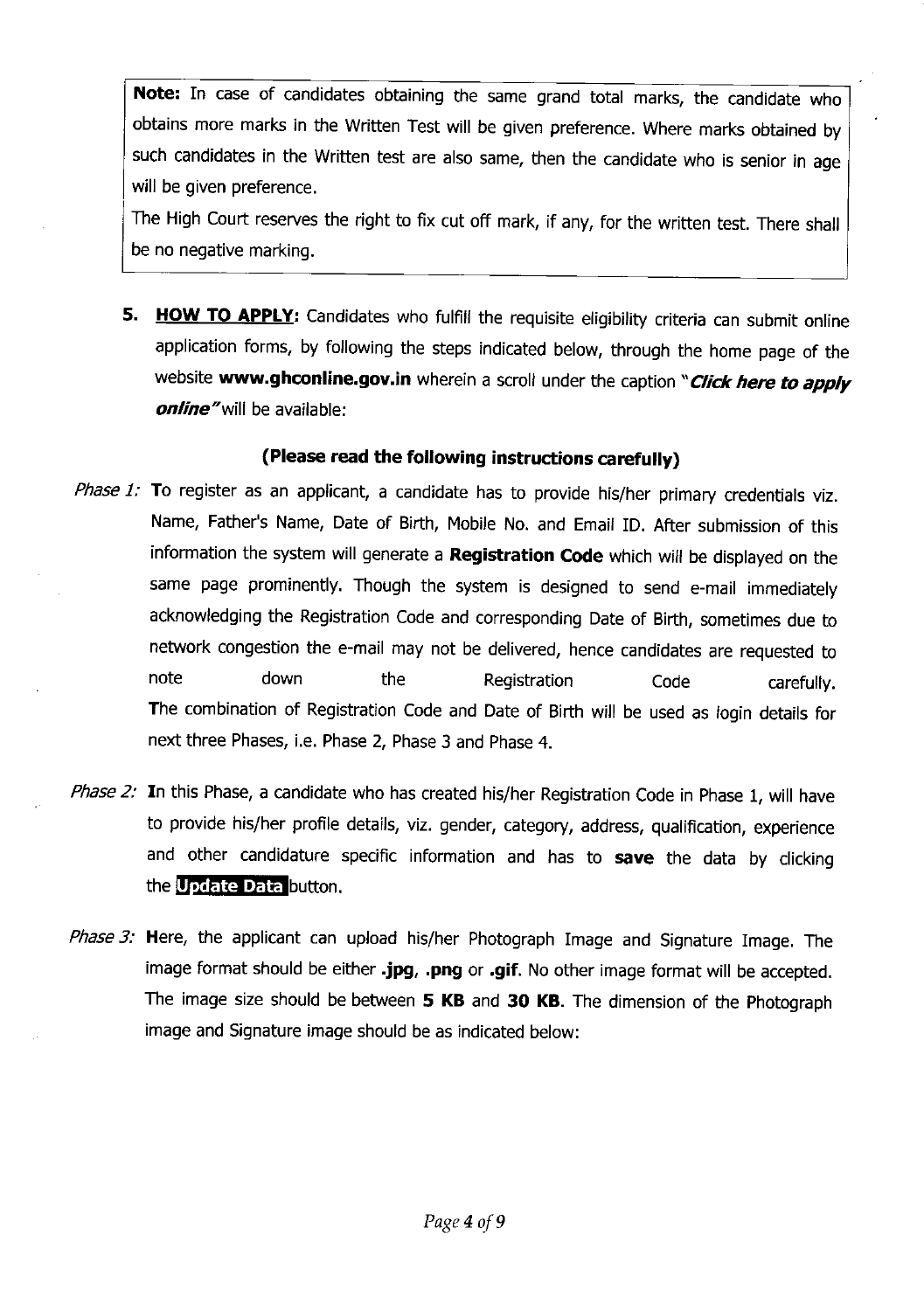

The image of the Passport Photograph should be such that the face of the candidate covers at least 80% of the space of the photograph image, similarly the signature should cover at least 70% of space of the Signature image. Image dimensions are-for **photograph**- 354 x 276 pixel and for **signature-**118 x 276 pixel For uploading Passport Photo and Signature (both should be in image format as specified above) the candidate should select the respective file using the Browse button and after selecting the file, he/she should click the **Upload: Passport** and Upload Signature button respectively to upload the file to server.

The fresh registration process for candidature will be closed on the last date of registration.

However, an already registered candidate can keep uploading/modifying his/her candidature specific data in Phase 2 and Phase 3 till last date of registration. However, uploading data in these two Phases does not complete the submission process automatically. In Phase 3, Submit Candidature button is required to be used to finally post the candidature for the Examination. Before submitting Candidature please ensure that

1) All detail information in Phase 2 have been filled up and in case of non-availability of data he/she should fill as per instruction provided. No field box should be left blank. 2)Passport Photo image file as described above has been uploaded. 3) Signature image file as described above has been uploaded.

Only after these verifications, the candidate should proceed for submission of the candidature/application. Initially the Submit Candidature button will be displayed in faded color and deactivated. On clicking the **Declaration check box** on the page, the button Submit Candidature will turn to green color and activated for submission of candidature. No more modification will be possible after submission of candidature,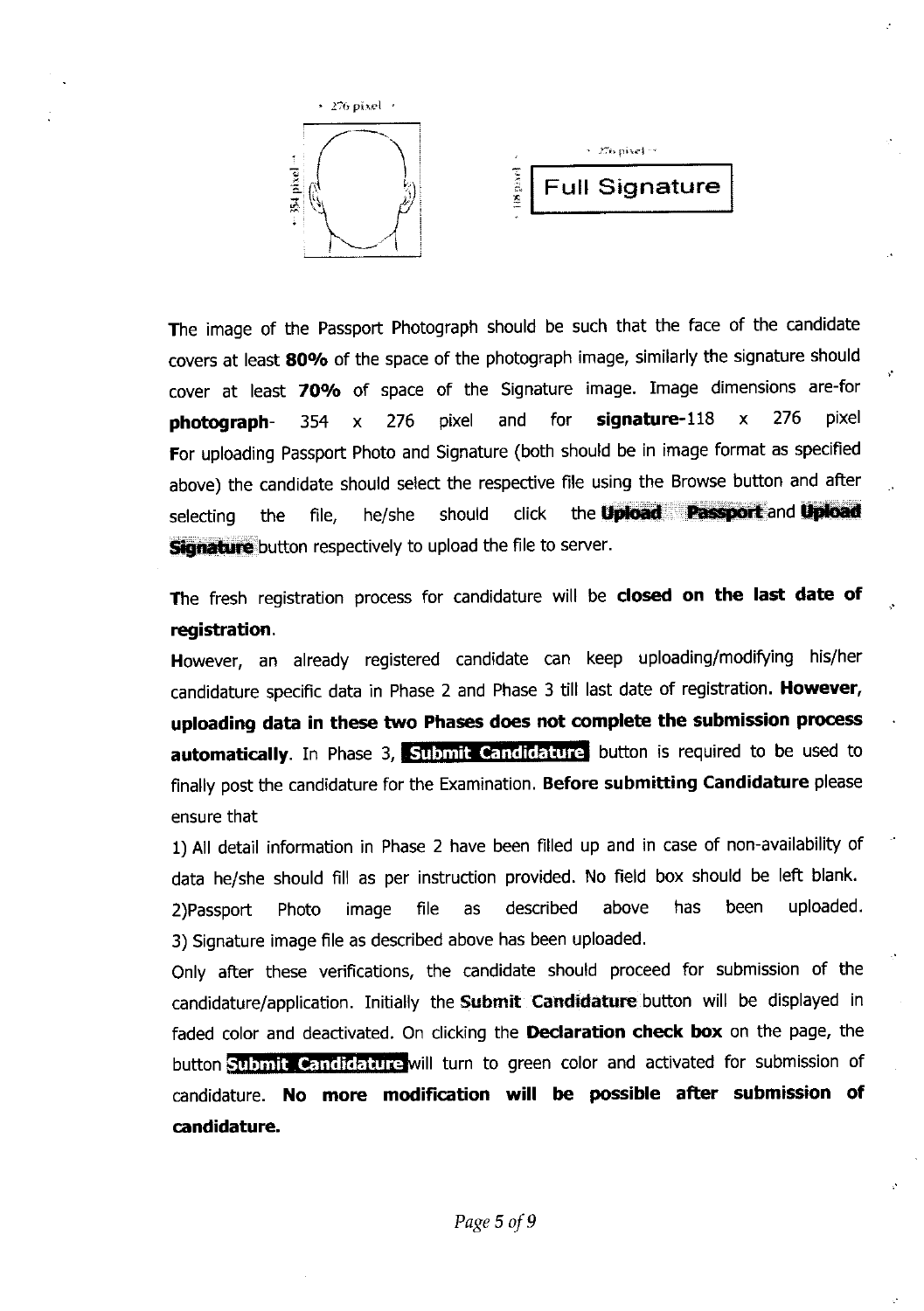Phase 4: After submission of candidature the candidate should take a print out of the Fee Payment Challan by clicking the Print Fee Payment Challan Form button. The candidates can pay the fee amount after two working days from the date of submission and on or before the last date fixed for payment of fees. The payment can be made at any branch of State Bank of India. The mode of payment is cash only. For payment, the candidate should approach the bank along with the Challan copy and the fee amount reflected on the Challan. On payment of the same, the Bank will provide <sup>a</sup> Journal Number. Please ensure to have the bank official's signature and seal on the Challan copy. Please keep the candidate's copy of the Challan carefully for any future reference.

The fee payment information viz. Journal No., Paid Amount, Payment Date etc. will be reflected on the candidate's account of this Phase after two working days from the date of payment at the bank. Then the applicant will be able to take printout of the Acknowledgement receipt about his/her candidature. Please print the Acknowledgement Receipt and Application Form generated by the system on this phase after completion of fee payment process for further reference.

For any technical assistance for submission of online application forms please email to ghcrec@gmail.com mentioning the Post Name in the Subject line and related Registration Code (if any), Applicant's name and Father's name indicating the grievance in the body of the e-mail. A copy of the email should also be sent to qhc. reell2013@qmail.com.

- 6. Application made in any other mode, except as indicated above, shall be summarily rejected without any communication.
- 7. **APPLICATION FEE:** Candidates under PWD (Person with disability) category need not to pay any fee. The details of application fee to be paid by the candidates are indicated below:

| For SC/ST | For all others |
|-----------|----------------|
| Rs. 150/- | Rs. 300/-      |

#### TERMS AND CONDITIONS: 8.

- **i.** Merely satisfying the eligibility criteria will not entitle a candidate to be called for the written examination/viva-voce etc.
- ii. Candidates need not to submit any testimonial/ certificate at the time of submission of online application. However, candidates have to produce their original testimonials regarding educational qualifications, computer applications, date of birth, caste, working experience etc. at subsequent stages when asked for.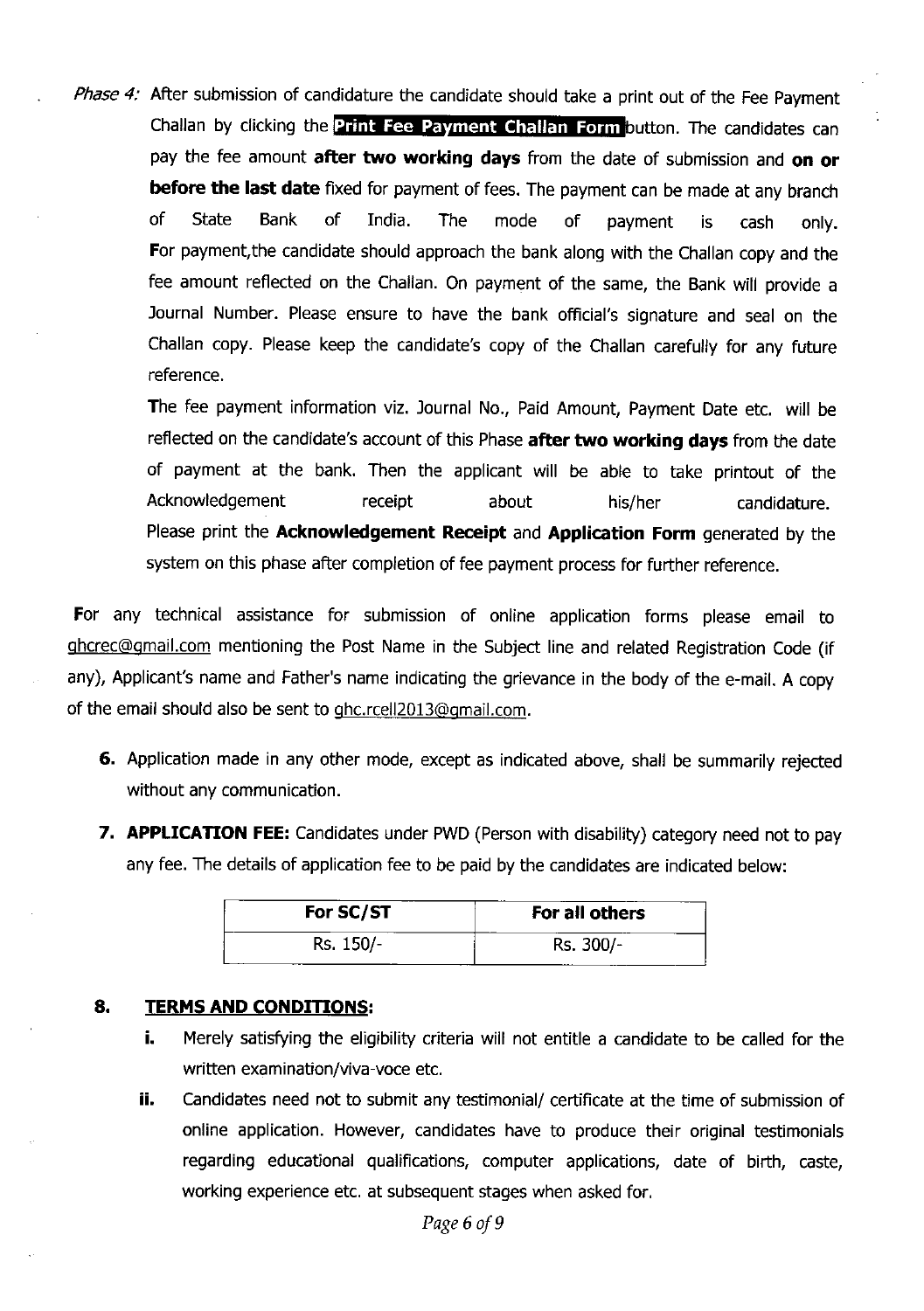- iii. Number of posts may vary at the time of final selection.
- lY. No person, who has entered into or contracted a rnarriage with a person having <sup>a</sup> spouse living or who, having a spouse living, has entered into or contracted a marriage with any person, shall be eligible for appointment to the aforementioned posts.
- v The admission of candidates at all stages of the selection process shall be purely provisional and subject to their satisfying the prescribed eligibility criteria. If, on verification at any time before or after the selection process, it is found that a candidate does not fulfill any of the eligibility conditions, his/her candidature shall stand cancelled without any notice. Mere calling of candidate to written examination/ interview etc. Or issuance of admit card/call letter etc. does not mean acceptance of candidature of any candidate which shall be further scrutinized at every stage and the High court reserves the right to reject the candidature of any candidate at any time.
- vi. The provisional list of the candidates, with Roll Nos. will be published in the High court website for the candidates' reference.
- vii. No TA/DA shall be paid to the candidates for appearing in the written test/skill test/viva-voce etc.
- viii. candidates who are already in the Government service may apply after intimating their employers regarding submission of online application forms for the advertised vacancies. They shall have to produce "No objection certificate" from their present employer at the time of document verification and they shall have to produce release order at the time of appointment.
	- lx. The High Court may decide not to issue any admit card/call letter etc. to any candidate and may decide to call candidates to written examination/ interview etc. by publishing a notification in the official website and notice board of the High Court. Candidates are advised to visit the official website (www.ghconline.gov.in) of the High Court regularly for updates and important information. Unnecessary correspondence should be avoided.
	- x. Application form, which is incomplete in any respect, such as without the photograph and signature upload, is liable to be rejected summarily. unless otherwise decided by the High Court.
	- Any information submitted by an applicant in his/her application wlll bind the candidate personally. xt
- xll. The candidate will be responsible for any mistake made by him/her in the application form and the High Court shall not be responsible or liable in any way.
- The High court reserves the right to cause dismissal from service any selected candidate during the period of probation without assigning any reason thereof. xlll.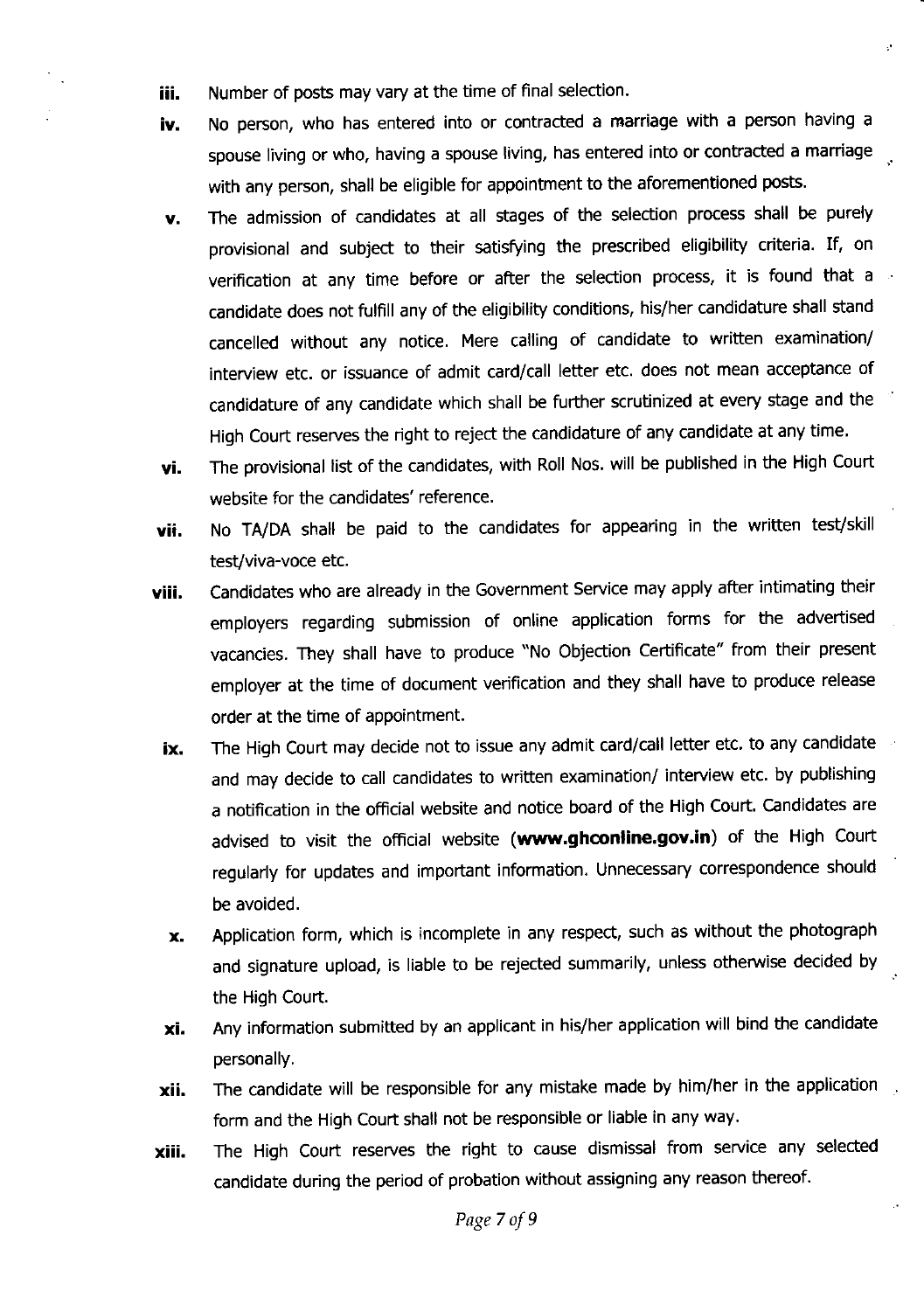- xiv. District and establishment wise allocation of finally selected candidates and their transfer shall be as decided by the High Court. Decision of the High Court in all such matters shall be final.
- XY If any candidate is found canvassing directly or indirecdy, he/she will be liable for criminal prosecution.
- xvt. The High Court reserves the right to cancel the advertisement, alter any terms and conditions of the advertisement at any stage.
- xvii. The examination materials will be destroyed, due to scarcity of space, after one year of publication of the final select list, unless otherwise decided by the High Court.
- xviii. All other matters which are not specifically provided in this advertisement shall be as decided by the High Court.

By order,

 $\sqrt{4\pi}$ 

Registrar (Admin)-cum-In Charge, Centralized Recruitment

Memo No.HC.XXXVII-16/2021/2 $8\frac{9}{16}$  /R.Cell Dated Copy to: Guwahati 16-09-2021

1. The Registrar General, Gauhati High Court. Guwahati.

2. The Registrar (Vigilance/Judicial/Establishment), Gauhati High Court, Guwahati.

3. The Registrar-cum- Principal Secretary to Hon'ble The Chief Justice, Gauhati High Court, Guwahati for favour of his lordship's kind information.

4. All the Presiding Officers of district judiciary of Assam with a request to display the advertisement in the notice board and website of their respective courts.

5. The Joint Registrar (Chambridge Library Cauhati High Court, Guwahati.

6. The Deputy Registrar (Chammadorellic and Digital High Court, Guwahati.

7. The Assistant Registrar (*Chambridge Lemmann, Gauhati High Court, Guwahati.* 

8. The Administrative Officer (Judicial) Gauhati High Court, Guwahati.

9. The Project Manager, Gauhati High Court, Guwahati for immediate uploading of the

advertisement in the High Court website with the caption: "Advertisement dated 16-09-

2O21 for direct recruitment of LDA and Copyists for the subordinate courts of Assam" with a scroll in the home page.

10. PS to Hon'ble Mr. Justice <u>Cause Court, Cauper Court, Caupati High Court</u>, Guwahati for favour of his lordship's kind information.